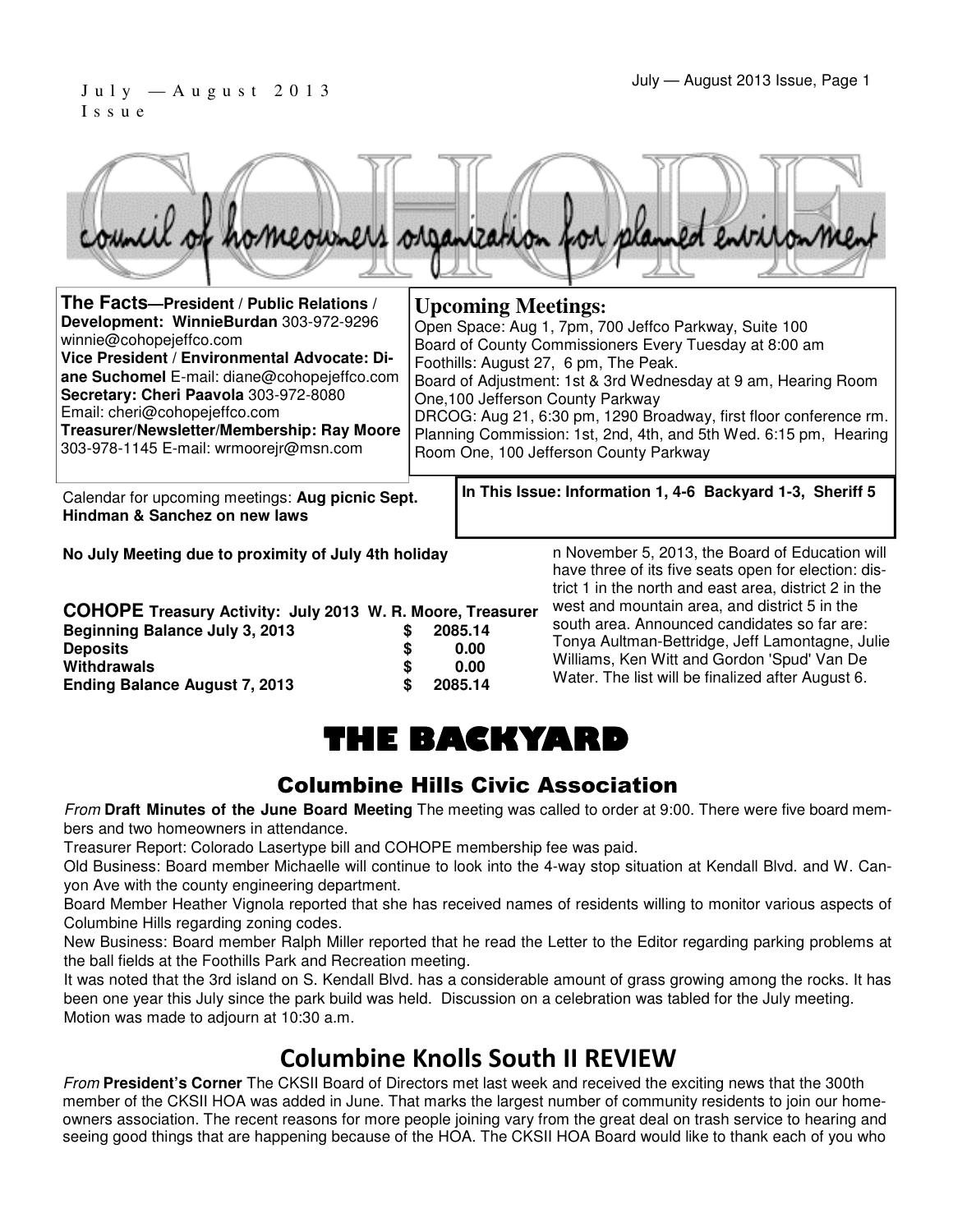are members of the homeowners' association for supporting the community. The majority of the Board meeting was spent discussing the upcoming opportunity for covenant renewal in CKSII Section 2 & 3. An independent group of CKSII volunteers is forming to work on this project with financial support from the CKSII HOA Board. Please see the minutes for details. Thanks to all who participated in the Annual Community Garage Sale as either a shopper or merchant. I hope that it was successful for both parties! Due to lack of attendance over the past few years, the CKSII HOA will not be sponsoring a community picnic in the park this summer. We welcome any ideas for another summer or fall event. Please email or call any CKSII HOA Board Member with your thoughts. The Annual CKSII Holiday Hayride is scheduled for Sunday, December 1st.

There has been lots of evidence of summer activities as RVs and boats are moved out of storage into the neighborhood. Please be aware of time limits that apply to the amount of time you are allowed to park RVs on the street or in your driveway prior to and after use. Everyone appreciates your efforts! Due to busy summer schedules the next CKSII HOA Board of Director's meeting will be at 7 p.m. on Tuesday, August 13th at Coronado Park, North Kiosk. Hope to see you at the meeting.— Stephanie Haberkorn, President

From **CKS II HOA Board Meeting Minutes – June 10, 2013** President Stephanie Haberkorn called the meeting to order at 7:03 pm. Board members Stephanie Haberkorn, Jane Schaefer, Tom Tellschow, Debbie Opperman, Jon Brouillet and Bob Pelligrini were in attendance along with Roger Borcherding of DARCO Property Management and 2 homeowners. Debbie Opperman reported the HOA currently has 300 members. This total reflects 25 permanent members in Filing 1. ACC Committee: Tom Tellschow reported 10 requests. All requests have been approved. Applications were for painting, landscape, roofs and a patio change.

MANAGEMENT REPORT: 3 inspections were completed. 23 notices or personal contacts were generated in May. Violations were for RVs, weeds, dead trees, a roofing issue and oil in drives. Currently there are two properties for sale and three properties have sold.

The HOA nonprofit status annual paperwork was submitted to the State.

The Board reviewed a sample status letter typically provided to title companies when homes are being sold. The Board requested samples of all of the optional letters. Mr. Borcherding provided a legislative update. By July 2015 all property manager will need to be licensed by the State of Colorado and certified by the Community Association Institute (CAI). An update regarding record retention and use of email was discussed. Ms. Haberkorn requested an updated list of items which qualify for mandatory document retention.

OLD BUSINESS: Reviews of the annual garage sale showed good turnout, with a few less homes participating this year. The Board members agreed the marketing was successful. It was noted several other neighborhoods in the immediate area also held community wide garage sales on the same days. The garage sale will continue next year.

CDOT and Open Space: Jon Brouilett reported he had contacted CDOT to request a review of the concrete drainage culvert erosion. Requests take up to two weeks for review and action. There has been no follow up as of this meeting. Mr. Borcherding reported that CDOT is responsible for the entire open space area behind the fences which back to Wadsworth. They have been contacted regarding cleanup of that area.

COVENANT RENEWAL: Section 2 and 3 covenant renewal was discussed. A motion was made by Bob Pellegrino, and seconded by Jon Brouillet, as follows: the HOA Board will support, and appropriate funds as budgeted, for the Covenant Renewal process for Sections 2 and 3 to mirror the existing covenants in Section 1. The motion passed unanimously. The HOA Board will defer to a community lead committee for the Covenant Renewal process in Sections 2 and 3. Further discussion reviewed clarification of information on this process from the HOA attorney, Candyce Cavenaugh. NEW BUSINESS: LANDSCAPE COMMITTEE: Mr. Pellegrini confirmed the irrigation system is working. A few plants did not survive the winter and will be replaced. Many positive comments have been received about the neighborhood entry corners at Yukon and Chatfield.

The next HOA Board of Directors meeting will be held on August 13, 2013 at 7:00 pm at the kiosk in the park north of Coronado Elementary.

The meeting was adjourned at 8:38 pm.

#### Columbine West Civic Association Newsletter

**A Moment With The Board** At the June 11th CWCA Board meeting, some important items were discussed. A recap on Dumpster/Recycle Day was addressed, tallies are listed in attached graph. Currently our membership number is...364 members as of June 18th. The winners of the (2) Rockies tickets are Philip & Marti Blosser, 8085 W. Geddes Ave. and (2) complimentary 1 time passes to Foothills were won by Victor & Jane Kukel, 7733 W. Plymouth Pl.. Plans are in process for the Annual National Night Out to be held at the Columbine West Pool Pavilion, August 6th, 6-9 p.m. The civic association needs more volunteers to help with existing committees. As with everything we have seen a cyclical turn over of volunteers, please consider making a small time commitment to Columbine West. Residents can attend any monthly meeting, next one is July 9th, 6:30 p.m. at the pool pavilion.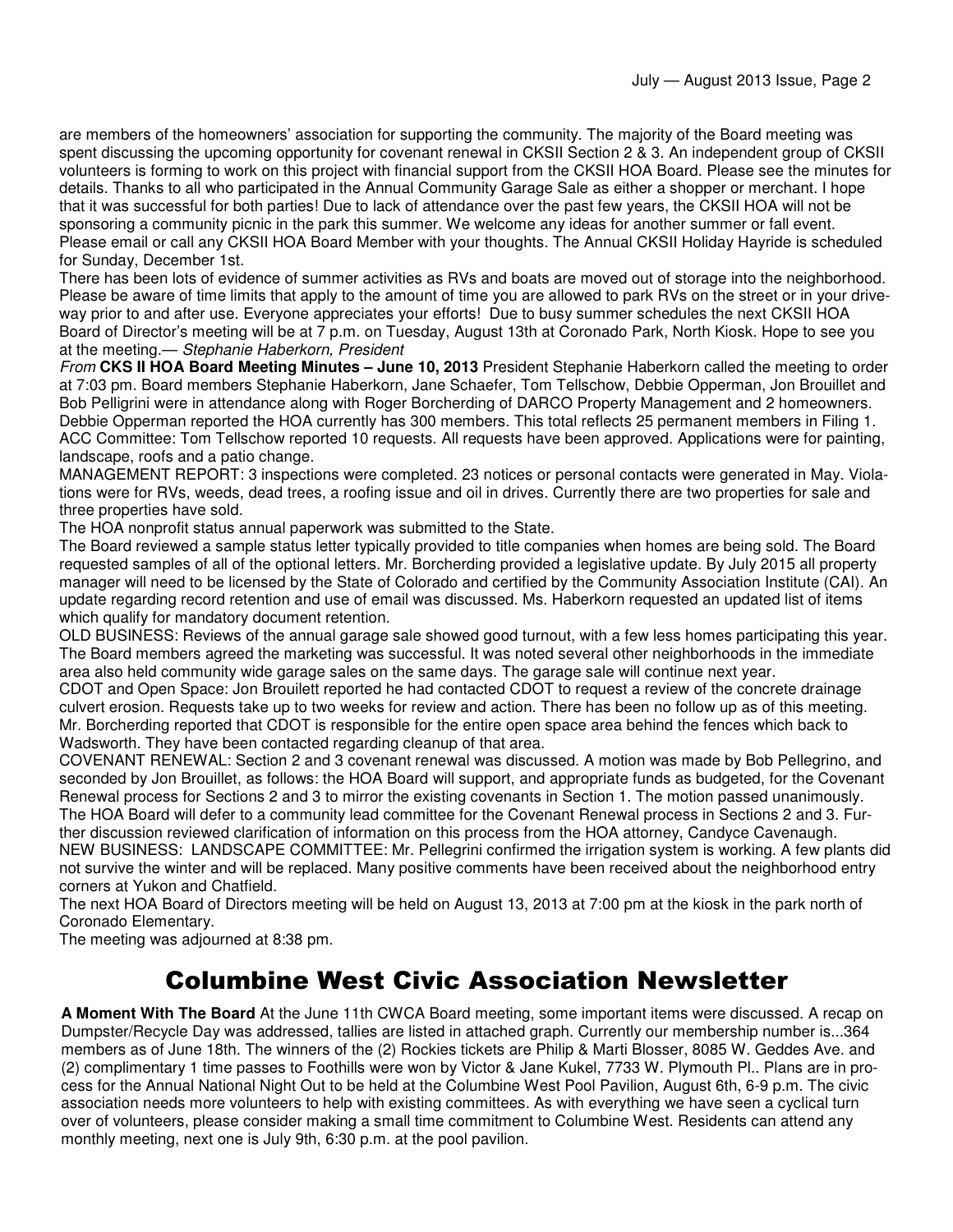## The Leawood Rapporter

From **Leawood Recreation and Park District Minutes of June 17, 2013** The meeting was called to order at 6:35 p.m. at the home of Mibby Luedecke, 6334 S. Chase St by President Kyle Sargent. Members present were: Linda Smith, Charlie Campbell, Donna Snyder, Mibby Luedecke and Dave Padilla, Parks Manager.

Public Comment– Logan MacMillian of Vintage Reserve invited the Board to meet at his house in July or August so we could see the creek project completion from his home. It was agreed to meet August 14 if that date was agreeable with Logan. We may meet at his house and then convene at Weaver Park depending on the weather.

Treasurer's Report – Donna reported we were sent a penalty for paying payroll taxes on a yearly and not a quarterly basis. After talking with the IRS, they agreed to drop the penalty because the info was sent to the wrong address and we did not know we were accruing a penalty. Payments are now made on a quarterly basis.

The Treasurer's report and bills to be paid were submitted. Income includes revenue from property tax, ownership tax revenue and lottery funds (for June). Invoices include: United Site Services, L&M for grass cutting and an assortment of sprinkler repairs, Denver Water, doggie bag invoice, Horizon for sprinkler supplies, Excel, Dave's invoice, and reimbursement to petty cash. We are still waiting for a corrected invoice from Goodland Construction. Charlie moved the report be approved and bills paid. Linda seconded and the motion passed.

Parks Manager Report – Several projects were defined by Dave and Charlie to take place by October/November- redoing slopped areas at Tract T, getting new bids for relocation of the potty at Weaver Park and starting the process for configuration and bids for new play equipment at Weaver Park.Dave has been cleaning downed branches at Raccoon Park due to winds. One of the new trees is dead on the south side of the creek and needs to be replaced (line of trees recently planted at the rear of Vintage Reserve homes). It is still in warranty from the creek project. Also, several trees in Weaver Park and Tract T will be replaced by L&M due to vandalism and growth failure. Lots of time and energy has gone into sprinkler lines, broken pipes and broken sprinkler heads. Spring water start up was a timely event. Urban Drainage re-seeded/hydro mulched the native grass at the staging area of the creek project since it was not growing. Parks were aerated and fertilized. LOTS of trash was removed from Leawood Park due to parties in the pavilion.

Correspondence– Mike from Coventry asked for our support in getting speed bumps on Sheridan and Leawood Drive. His fence was knocked down for the third time by someone speeding around the corner. We agreed to support his effort with getting Jeffco to add bumps. He will need to take the lead with the county. Donna received a complaint from a resident about kids biking on the Raccoon Park path. Please note there is signage stating no bikes on the nature path.

Old Business Projects Leawood Lap – Donna reported she had checked with the Leawood resident who helped with the old Leawood Lap and he confirmed the course was a 5K. No further information is available from the Leawood PTSA on this activity at this time.

Boot Camp – Several camps have been held in Leawood Park. Charlie reported on seeing people participating. Future Meetings Wednesday, August 14, 2013, 6:30 p.m. Logan MacMilian's home, 5733 W. Hoover Ave Wednesday, Sept 11, 2013, 6:30 p.m. Leawood Elementary School

The meeting was adjourned at 8:30 PM. - Linda T. Smith, Vice President and Secretary

From **Leawood Civic Association** Minutes, **June 4, 2013** The meeting commenced at 7:12 pm. In attendance were Mike Shaw, Paul O'Connor, Rhonda Eveleth, Richard White, Heather Hanley, and Laurel McFerrin-Ontiveros. The 2013 Leawood Civic Association scholarship recipients were presented with their scholarship awards. Jeff Fink and Blythe Bofus both received \$500 scholarships from the LCA. Their photos will be published in the July issue of the Rapporter. The minutes of the May meeting as published in the June issue of the Rapporter were approved as was the Treasury Report. Jeff Callahan is doing well with the maintenance at the Jay Court entrance. He was paid \$90 for the first time and will be paid \$40 every two weeks from then on (\$10 extra each time he does the edging). Mike put the lights up on the west side and may adjust them a bit.

The Spring Clean-up was discussed next. The company used in the past was bought out by Waste Management. They are unable to find the LCA in their system so have quoted \$838.68 for the 2 dumpsters. Mike Shaw will contact them to help them find the LCA and/or negotiate a better rate. If they don't come down on the price, he will try to find another company. Mike will contact those people who volunteered their help for the event at Volunteer Night. The 2013 picnic was discussed next. The event will take place on Saturday, August 24th. Tasks were delegated and plans were made. The LCA will try to get the fire truck to return again and everyone tried to figure out ways to get more children in the parade and get some fun/nice cars to join in as well. There will be a decorated trailer for smaller children (and tired children) to ride on this year. Mike will reserve the bouncy house and sno-cone machine. There will be music, beer, water balloons, and door prizes again this year.

The meeting was adjourned at 8:03 pm. The next LCA meeting will take place on Tuesday, July 9th at 7:00 pm at the Leawood Park Pavilion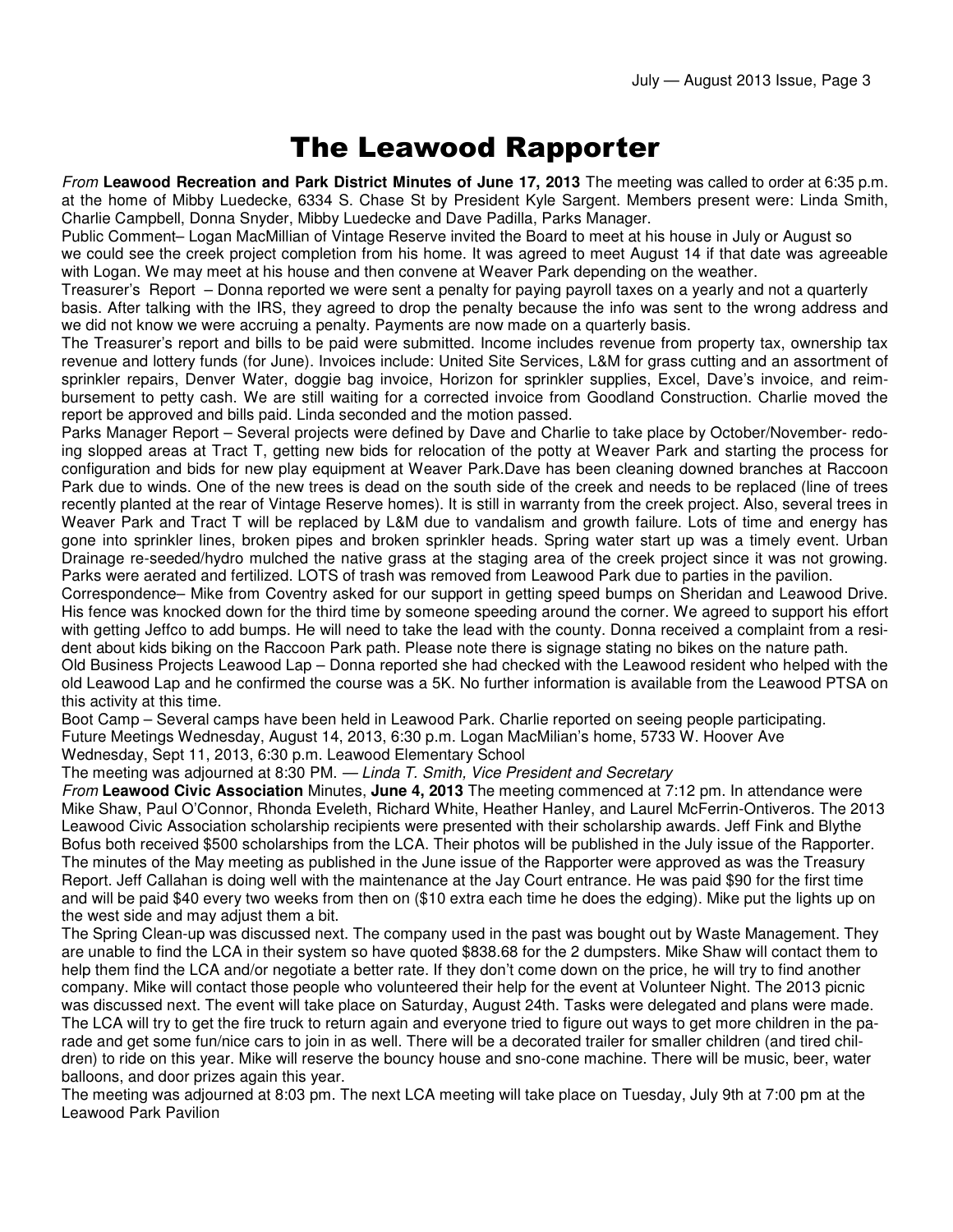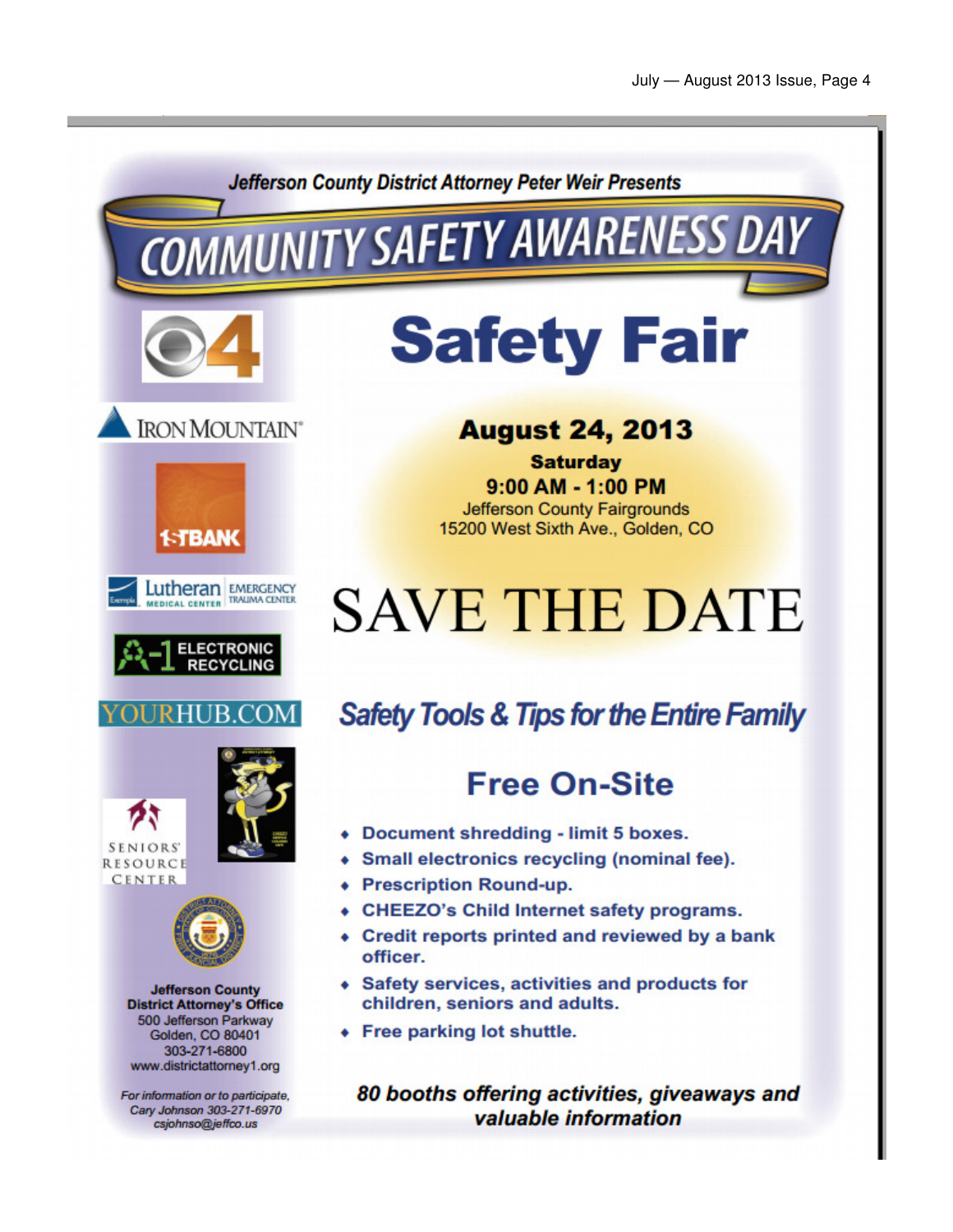**Summertime Safety for Your Pet** By Sheriff Ted Mink— Summertime is for walking and playing in the sunshine with your pet. Unfortunately, pets have a harder time keeping cool when the temperatures soar. Be mindful of the heat and keep your pet cool to protect him from heat-related illness and injury. An owner could face potential charges for animal cruelty or neglect if an animal is found in distress. Jefferson County Animal Control offers these tips to animal owners.

**Keeping Safe in the Summer Heat** Never leave your pet in a car when you travel or do errands. On very hot days, limit exercising your pet to early morning or evening hours.

Asphalt gets very hot and can burn your pet's paws.

Pets with light-colored noses or light-colored fur on their ears are particularly vulnerable to sunburn and skin cancer. Use sunscreen on their noses and ear tips.

**Heat Stroke** Dogs and cats can't perspire and can only dispel heat by panting and through the pads of their feet. If you suspect heat stroke in your pet, seek veterinary attention immediately. Signs of heat stroke include (but are not limited to): Body temperatures of 104-110F degrees; Excessive panting; Dark or bright red tongue and gums; Sticky or dry tongue and gums; Staggering; Stupor; Seizures; Bloody diarrhea or vomiting; Rapid heartbeat.

Note: short nosed breeds such as Bulldogs, Pugs, etc., large heavy-coated breeds, and dogs with heart or respiratory problems are more at risk for heat stroke.

**Cooling Your Pet** Find some shade. Get your pet out of the heat. Use cool water, not ice water to cool your pet. (Very cold water will constrict the blood vessels and impede cooling). Place cool wet clothes on feet and around head. Offer ice cubes for the animal to lick.

**Hot Crime Trend—Will Your Garage be Burglarized this Year?** If you leave your garage door unlocked or open, likely the answer is 'yes'. The amount of garage door burglaries in Jefferson County is quite alarming. But when you consider that 90 percent of the garage burglaries since January (77 total) were due to open or unlocked garage doors, the sheriff's office gives serious thought to residents' intentions. We need your help!

Quite frequently our deputies avert criminal's deeds by alerting residents that their garage door is open; we've been known to knock on doors late in the evening. We are asking neighbors to please alert each other to the danger. If you see an open garage door perhaps they aren't aware they left it open.

Also concerning is that once inside the garage it's likely just as easy to gain access to the interior of the home as those doors are often unlocked too! Please pay special attention to your home, and make sure all doors, windows and garage doors are locked and in good working order. Security lighting and good communication with your neighbors are excellent deterrents to such criminal activity.

The Jefferson County Planning & Zoning Division is processing amendments to the Zoning Resolution and Land Development Regulation related to floodplain regulations. The floodplain regulations are being revised to comply with the Colorado Water Conservation Board (CWCB) updated Rules and Regulations for Regulatory Floodplains in Colorado as well as to provide clear requirements for the development community and citizens.

The remarked versions of the amended Sections are available for public review and comment on our website: The direct link to the changes is http://jeffco.us/planning-and-zoning/regulations/regulation-revision, and it can also be navigated to by going to the main Planning & Zoning page (http://planning.jeffco.us) and then following the link under the "Regulation Revision" under the Hot Topics Heading.

The following Sections are proposed to be amended: Zoning Resolution - Section 1 – Administrative Provisions; Zoning Resolution – Section 3 – Enforcement and Administrative Exceptions; Zoning Resolution - Section 30 – Floodplain Overlay District; Zoning Resolution - Definitions; Land Development Regulation – Section 20 – Floodplain; Land Development Regulation – Section 33 – Development Agreements, Warranties and Guarantees'

Please email comments to Patrick O'Connell (poconnel@jeffco.us) by July 26, 2013.

Public Hearing Dates: The Planning Commission's public hearing is scheduled for August 7, 2013 at 6:15 pm. The Board of County Commissioner's public hearing is scheduled for August 27, 2013 at 8:00 am. Both hearings will be held in Hearing Room 1 of the Jefferson County Administration and Courts Building, 100 Jefferson County Parkway, Golden. Public testimony is encouraged at both hearings.

**Facility Fixes** Two of the county's facilities will soon get much needed fixes thanks to contract approvals from the BCC. The commissioners approved a \$2,109,227 contract with Computer Sites, Inc for design and constructions services to remodel the Parfet Building, which is adjacent to the county-owned Remington Building on 6th Avenue. This building was purchased in November 2011 so the county could consolidate certain public health services into one building. Before the offices can relocate, the building needs to be remodeled to include space for clinics and administration offices. Work will include architectural, mechanical, electrical, fire protection, plumbing and other services. Funding will come from the 2009 Certificates of Participation.

The BCC also approved a contract with Goodland Construction, Inc for \$609,890. This will cover the costs to remove and replace the east pedestrian entry plaza of the Administration and Courts Facility.

**Sheriff Ted Mink**